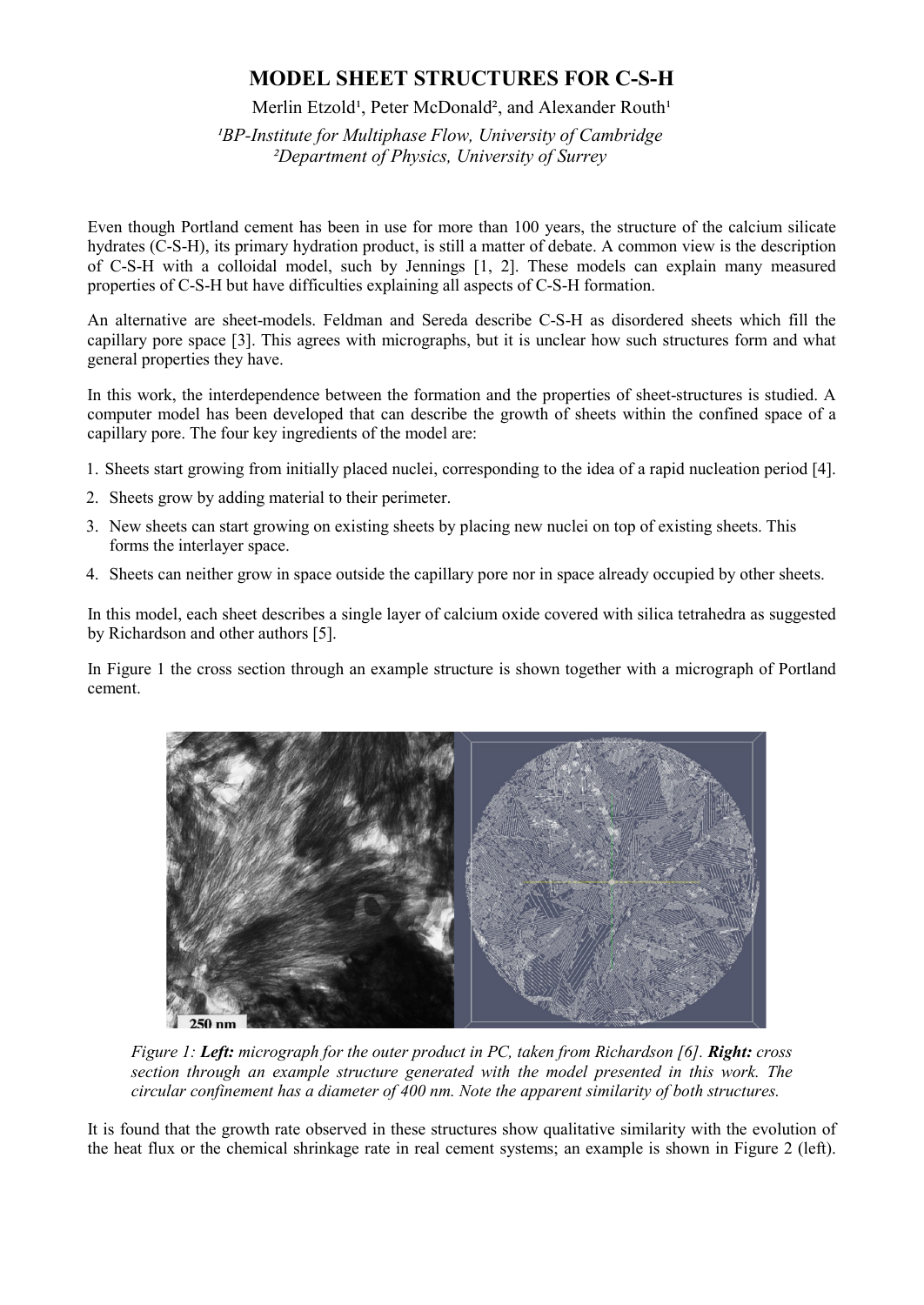Additionally, it is shown that certain growth parameters lead to self-densifying structures as it has been suggested for cement systems [4].



*Figure 2: Left: example growth rate curve for a structure generated by the model presented. The progress variable ξ has a similar meaning in the model to the degree of hydration for a real cement system. The growth rate ∂ξ/∂ts is analogue to the heat flux or the rate of chemical shrinkage. Right: example small angle scattering pattern simulated for a structure generated by the sheet growth algorithm. The power-laws use exponents given by Allen [7].*

The model provides a 3D structural representation. This information can then be used to simulate experiments. The small scattering pattern (Figure 2 (right)) is computed and compared against literature data. For large *q*, a Porod regime is found. Intermediate *q* values yield power laws with exponents comparable to literature values reported for cement paste [7]. The far smoother appearance of the literature data can be understood by considering that the model represents only one pore size and shape, whilst the real system contains many pores of irregular shapes and sizes. Most of the peaks, as labelled in Figure 2, are artefacts corresponding to the underlying triangular lattice. An interlayer peak together with its higher order peaks is observed in the model.

These results show that the sheet structures proposed by the algorithm produce similar scattering pattern as observed for real cement structures. Sheet models, therefore, pose an alternative towards the well-known colloidal models.

Other properties, such as the implications of such structures on transport properties, can be evaluated using random media formalisms [8] or numerical tools such as lattice Boltzmann.

ACKNOWLEDGEMENTS: This work has been supported by the European Union Seventh Framework Programme (FP7/2007-2013)

## **REFERENCES:**

[1] Hamlin M. Jennings. A model for the microstructure of calcium silicate hydrate in cement paste. *Cement and Concrete Research*, 30(1):101–116, 2000

[2] Hamlin M. Jennings. Refinements to colloid model of c-s-h in cement: Cm-ii. *Cement and Concrete Research*, 38(3):275–289, 2008

[3] R. F. Feldman and P. J. Sereda. New model for hydrated portland cement and its practical implications. *Engineering Journal*, 53(8/9):53–59, 1970

[4] S. Bishnoi and K. Scrivener. Studying nucleation and growth kinetics of alite hydration using  $\mu$ ic. *Cement and Concrete Research*, 39:849–860, 2009

[5] I. G. Richardson. Tobermorite/jennite- and tobermorite/calcium hydroxide-based models for the structure of c-s-h: applicability to hardened pastes of tricalcium silicate, [beta]-dicalcium silicate, portland cement, and blends of portland cement with blast-furnace slag, metakaolin, or silica fume. *Cement and Concrete Research*, 34(9):1733–1777, 2004. H. F. W. Taylor Commemorative Issue.